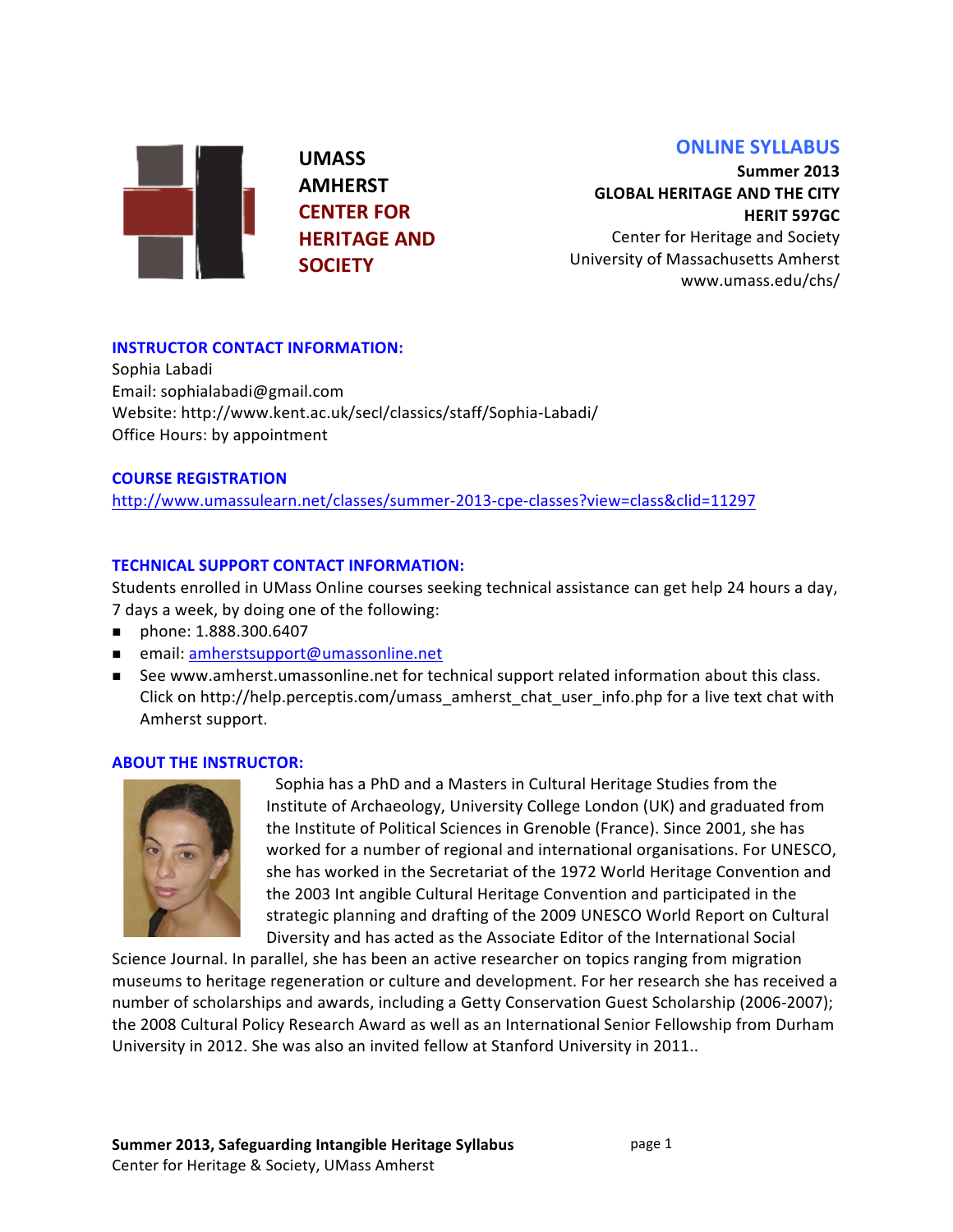#### **COURSE DESCRIPTION:**

For career enhancement by heritage professionals, community leaders, non-profit organization staff members, and civil servants as well as higher education students from the social sciences/humanities (anthropology, cultural studies, sociology, public policy...). This course aims to equip participants with an understanding and a working appreciation of both theoretical and operational approaches to the working practices in the field of intangible cultural heritage and to the key issues faced by heritage managers, inter governmental, nongovernmental and community agencies. This course also aims to equip participants with the necessary skills to empower communities and to engage them in the safeguarding of their own heritage. All through this course, the 2003 UNESCO Convention for the safeguarding of the intangible cultural heritage will serve as a reference point.

Numerous are the professionals skilled at preserving the tangible heritage and versed in the comprehensive literature on this field. However, professionals able to safeguard the living heritage made, *inter alia*, of the practices, representations, performing arts forms or cosmologies are lacking. Hence the importance of this course where students will develop an understanding of:

- The role of intangible heritage in cultural identity
- The convergences and differences between tangible and intangible heritage
- Factors that motivate the growing international interest in the safeguarding of intangible heritage
- The diverse ways in which communities can be involved and empowered in the process of intangible heritage safeguarding
- The manifold ways of safeguarding intangible heritage
- The debates surrounding intangible heritage and sustainable development

## **STUDENT LEARNING OBJECTIVES:**

By the end of this course, participants will be able to:

- Demonstrate critical understanding of intangible heritage, its specificities but also its points of convergences with tangible heritage
- Demonstrate mastery of the main theoretical concepts and key issues related to intangible heritage
- Be able to devise and implement practical strategies to ensure that communities are empowered and fully engaged in the safeguarding of their intangible heritage
- Be able to devise a community-based safeguarding plan according to the specificities of the element under consideration
- Be able to apply sustainability principles to the safeguarding of intangible heritage

# **COURSE PEDAGOGY**

The course uses a number of pedagogical tools. This includes online lectures by the instructor and guest speakers in order to promote discussions and expose students to as wide a range of opinions and experiences as possible. The required readings, selected carefully for their quality and relevance to the topic under consideration, will help participants to get a sound theoretical understanding of the key issues related to intangible heritage. Through exercises, participants will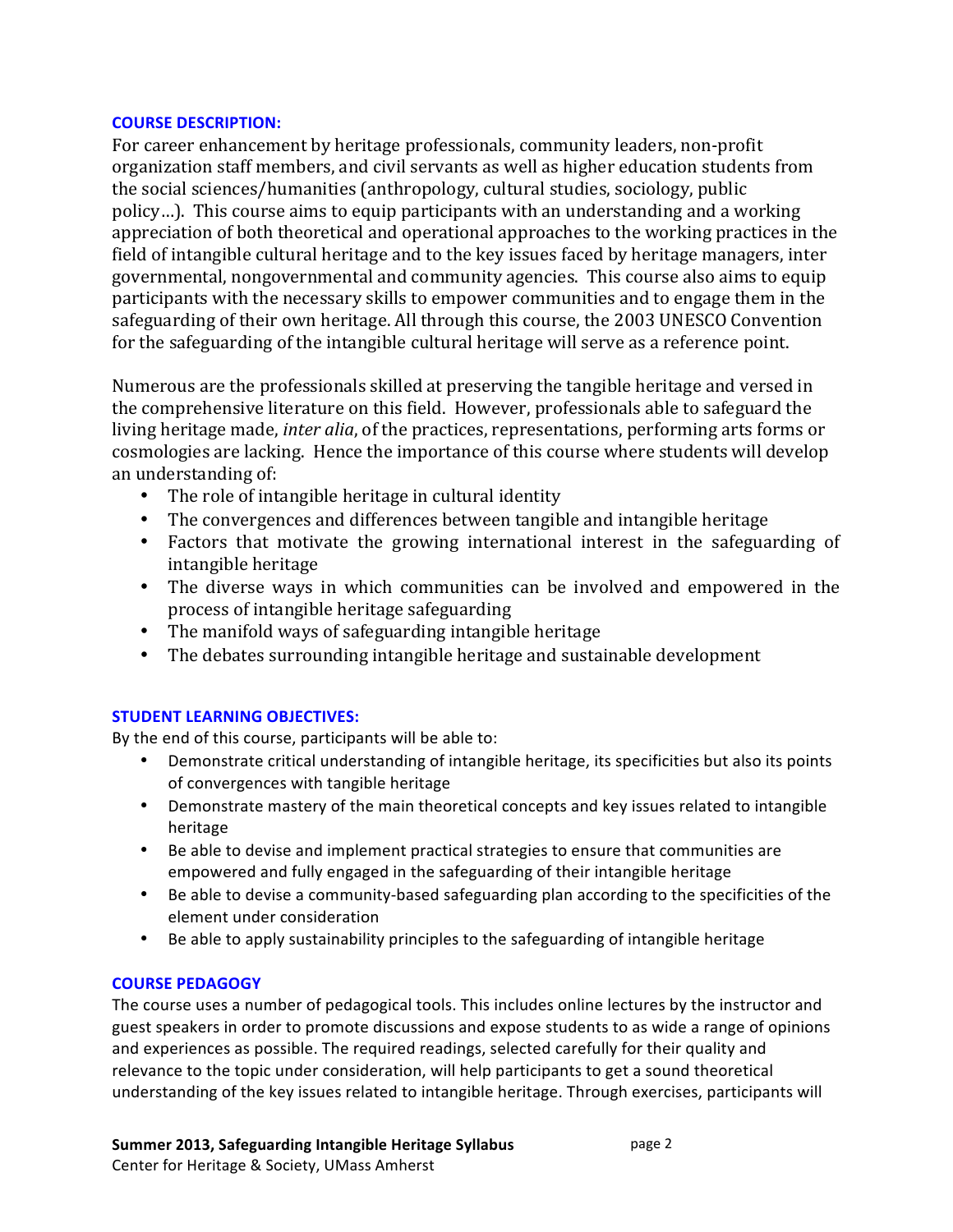be able to identify locally relevant strategies for community engagement and for the safeguarding of intangible cultural heritage, the analyses of the gaps in these engagements and safeguarding measures and solutions for their improvements.

#### **COURSE REQUIREMENTS:**

Read posted lectures; participate in chat room for Q&A; complete in timely manner the reading of required texts; complete exercises on time for discussion, send completed questionnaires on time

#### **GRADING:&**

#### **GRADING SCALE:**

The course will use the following grading scale: A = 93-100; A- = 90-92; B+ = 87-89; B = 83-86; B- = 82-80; C + = 77-79; C = 73-76; C- = 70-72; D + = 67-69; D = 60-66; F = 59 and below

#### **ACADEMIC HONESTY:**

It is your responsibility to familiarize yourself with the University's Academic Honesty Policy: : www.umass.edu/dean\_students/codeofconduct/acadhonesty.

Since the integrity of the academic enterprise requires honesty in scholarship and research, academic honesty is required of all students at the University of Massachusetts Amherst.

#### **CLASS&PARTICIPATION**

Regular and active participation is an essential, unmistakably important aspect of this online course. The instructor expects students will log on a minimum of three times every seven days. It is critical that you read all of the lecture and assignment materials as well as all of the public discussion materials. Your full participation ON A WEEKLY BASIS is not only a requirement, it is an essential aspect of the online course process. All students are expected to do the work assigned, notify the instructor when emergencies arise, and make up missing assignments no later than four days after they are due.

#### **STATEMENT ON DISABILITIES:**

The University is committed to providing reasonable and appropriate accommodations to otherwise qualified individuals with documented disabilities. The provisions of Section 504 of the Rehabilitation Act of 1973 and the Americans with Disabilities Act of 1990 maintain that no qualified individual with a disability shall solely on the basis of their disability, be excluded from participation in, be denied benefits of, or otherwise be subjected to discrimination under any program or activity in higher education.

#### **ONLINE RESOURCES:**

An extensive list of online heritage resources are available on the UMass Amherst Center for Heritage and Society webpage: http://www.umass.edu/chs/resources/index.html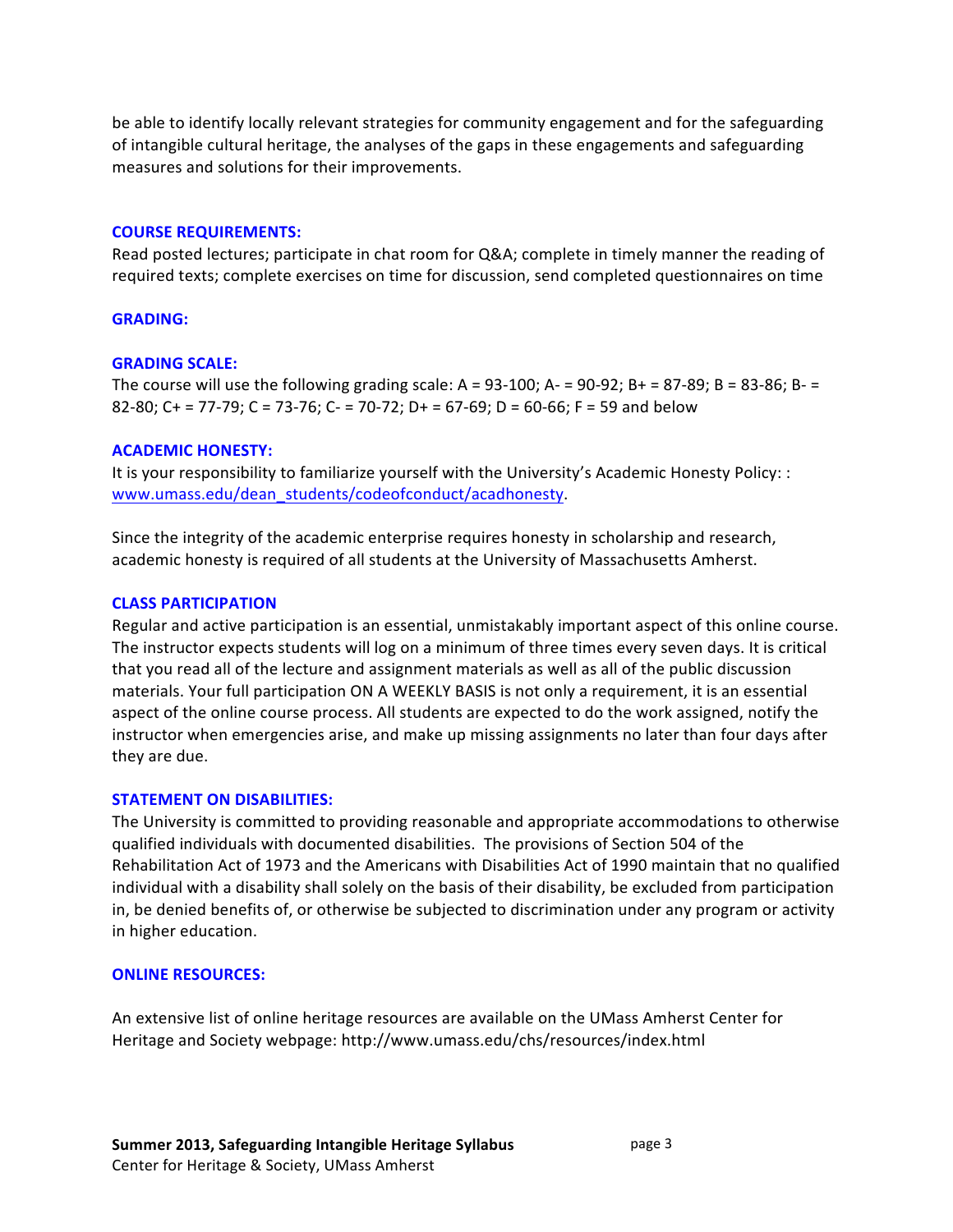## **COURSE SCHEDULE:**

### **Week 1 (July 8-14): Defining Intangible Heritage Topics:&**

- Genealogical presentation of this concept
- Introducing the definitions provided at international level
- What is not intangible heritage according to these definitions
- Clarifying key issues related to these definitions

### **Readings:&**

- Arizpe,&L.&2001.&*Intangible\*cultural\*heritage:\*perceptions\*and\*enactments.\**International&Round& Table: Intangible Cultural Heritage, Working Definitions (14-17 March 2001, Turin, Italy) http://www.unesco.org/culture/ich/doc/src/05356-EN.pdf
- Deacon, H. et al. 2004. The subtle power of intangible heritage. (Chapter on 'Definition of intangible heritage'), HSRC Publisher, pp. 27-33
- Khaznadar, C. 2006. Overview of the Evolution of the Safeguarding of Intangible Cultural Heritage. In Proceedings of the International conference on the safeguarding of tangible and intangible cultural heritage. Towards an integrated approach. http://unesdoc.unesco.org/images/0014/001470/147097M.pdf
- Labadi, S. 2013. UNESCO, Cultural Heritage, and Outstanding Universal Value. AltaMira Press
- Text of the 2003 Convention, available from http://www.unesco.org/culture/ich/index.php?pg=00022

#### **Assignments:**

Part A: Discussion thread: Respond to discussion questions for weekly readings and lecture

## Week 2 (July 15-21): The Tangible/Intangible Divide

## **Topics:**

- The converging and diverging aspects of tangible and intangible heritage
- The historical reason for this divide, at international level
- The impacts of this divide for the safeguarding of both tangible and intangible, in particular at the international level

#### **Readings:**

- Bouchenaki, M. 2003. The interdependency of the tangible and intangible cultural heritage. Keynote address; ICOMOS 14th General Assembly and Scientific Symposium, available from: http://www.international.icomos.org/victoriafalls2003/papers/2%20-%20Allocution%20Bouchenaki.pdf
- Munjeri, D. 2004. Tangible and Intangible Heritage: from difference to convergence. In *Museum International, Views and Visions of the Intangible; N. 221-222, pp. 12-19*
- Fairchild Ruggles, D. and and Silverman, H. *From Tangible to Intangible Heritage.* In Silverman, H. and Fairchild Ruggles, D. (eds) Intangible Heritage Embodied, Springer, pp. 1-13

#### **Assignments:**

• Part A: Discussion thread: Respond to discussion questions for weekly readings and lecture

# Summer 2013, Safeguarding Intangible Heritage Syllabus

Center for Heritage & Society, UMass Amherst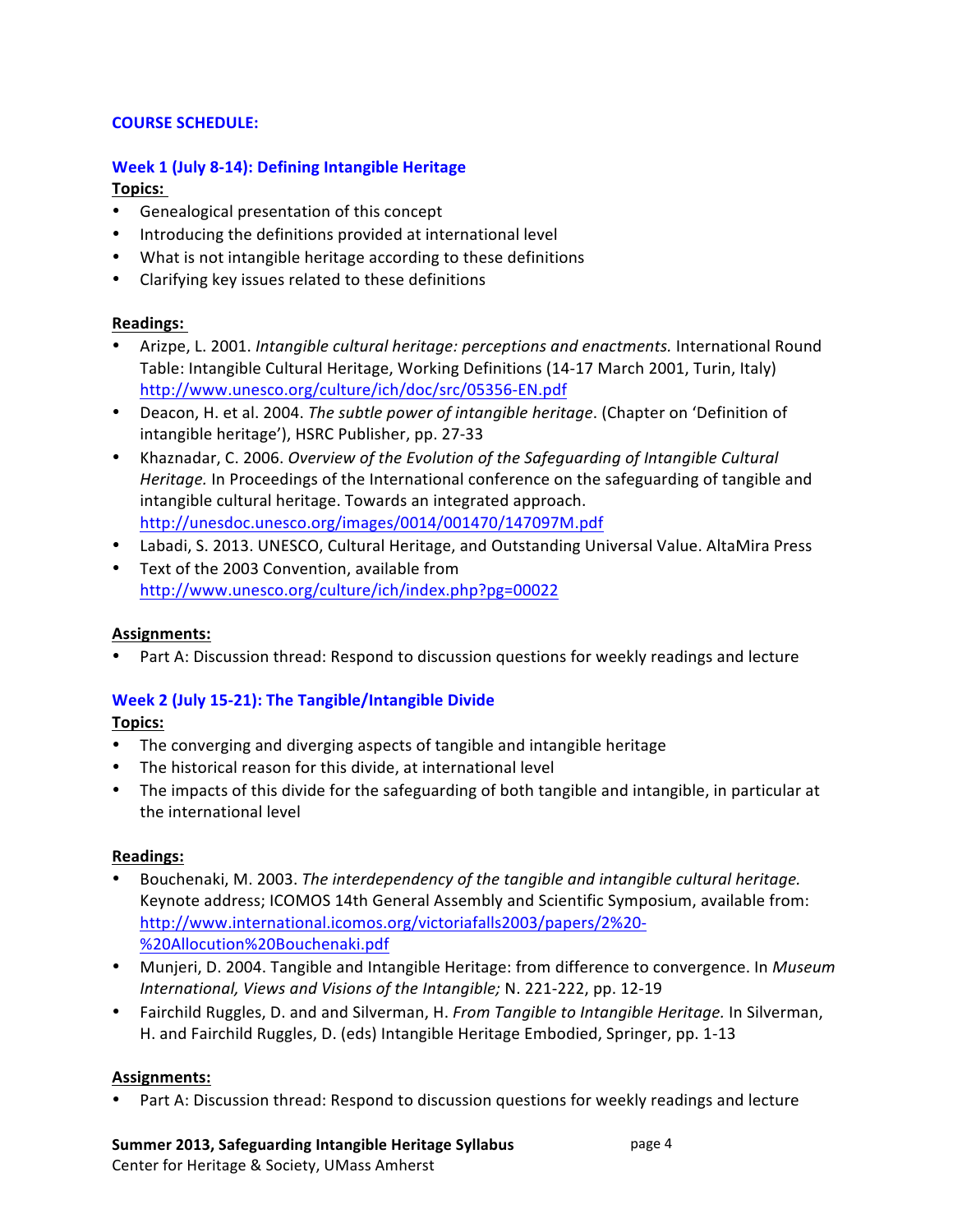# Week 3 (July 22-28): The 2003 Intangible Heritage Convention: Mechanisms for international **cooperation**

Topics:

- The rationale for such a convention; its place within the other UNESCO Conventions
- The principal mechanisms of this Convention
- Issues related to its implementation

## Readings:

- \* Proschan, F. Basic challenges of safeguarding intangible cultural heritage; available from: http://www.unesco.org/culture/ich/index.php?lg=fr&pg=00015
- \* *Implementing the Convention for the Safequarding of ICH.* Brochure from the Information Kit available from http://www.unesco.org/culture/ich/doc/src/01853-EN.pdf
- *Operational Directives* available from: http://www.unesco.org/culture/ich/index.php?pg=00026
- Text of the 2003 Convention, available from http://www.unesco.org/culture/ich/index.php?pg=00022

### Assignments:

Part A: Discussion thread: Respond to discussion questions for weekly readings and lecture.

## **Week 4 (July 29-Aug. 4): Living Heritage and the Non-requirement of Authenticity**

Topics:

- The rationale for this non-requirement at international level
- The consequences of such non-requirement on the definition, identification and safeguarding of intangible heritage at national and international level

#### Readings:

- Labadi, S. 2013. *UNESCO, Cultural Heritage, and Outstanding Universal Value*. AltaMira Press
- Bendix, R., 1992. Diverging paths in the scientific search for authenticity. Journal of Folklore
- Research, 29(2), pp.  $103-32$
- Bortolotto, C. 2010. Globalizing Intangible Cultural Heritage? Between International Arenas and Local Appropriations. In Labadi, S. and Long. C. (eds). *Heritage and Globalisation*. Routledge, 97, 114
- Skounti, A. 2008. The Authentic Illusion: Humanity's Intangible Cultural Heritage, the Moroccan Experience. In Smith, L. and Akagawa, N. (eds). *Intangible Heritage*. Routledge, 74, 92

#### Assignments:

• Part A: Discussion thread: Respond to discussion questions for weekly readings and lecture.

## Week 5 (Aug. 5-11): Effective Community & NGO Engagement

Topics:

- The problematic definition of communities
- Relationships with local, national and international stakeholders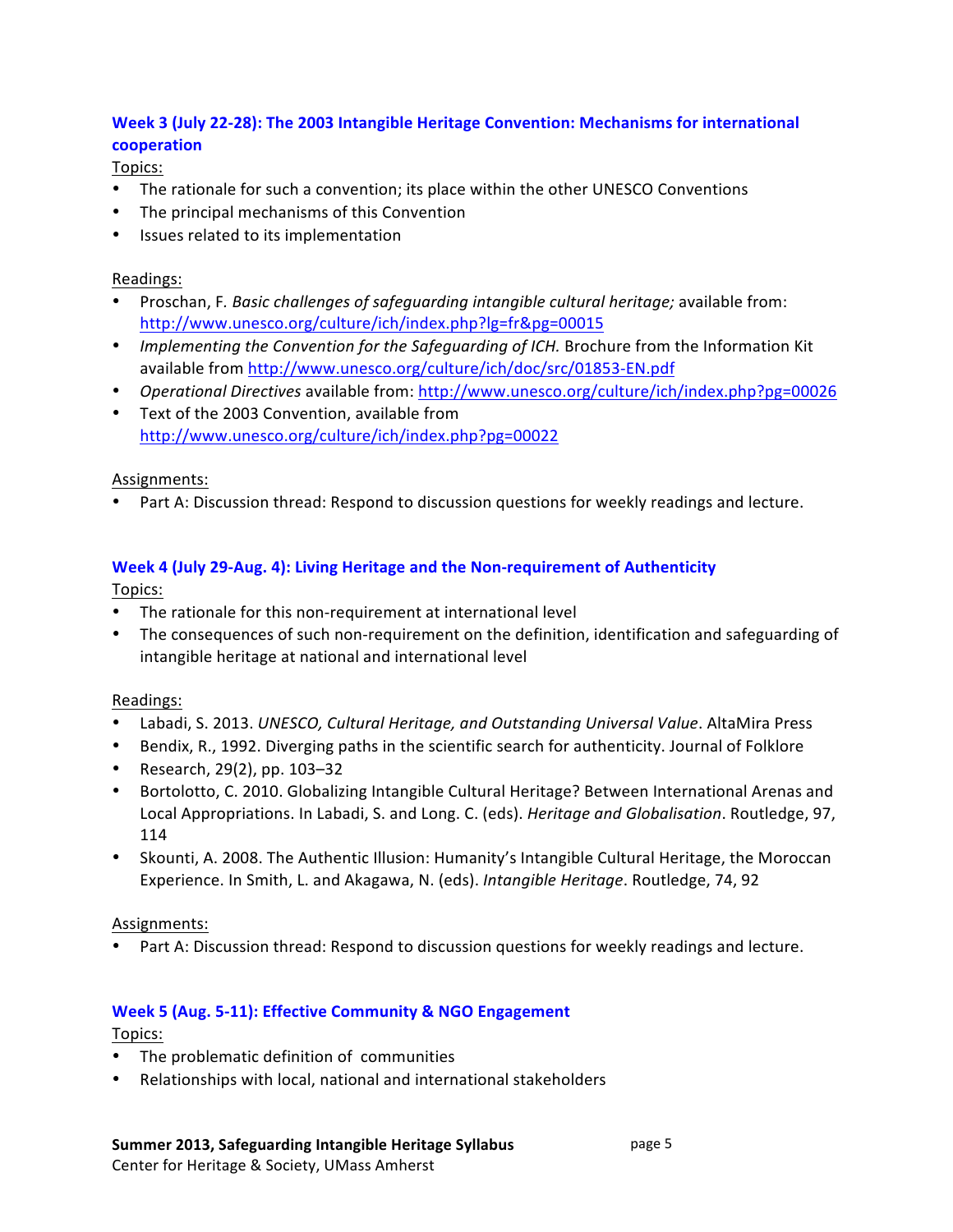- Critical analyses of the methods for involving communities in the definition, identification and safeguarding of intangible heritage
- Moving from participation to empowerment
- Mechanisms for civil society/NGO engagement
- Critical analyses of the methods for involving/empowering civil society/NGO in the safeguarding of intangible heritage

## Readings:

- Blake, J. 2009. UNESCO's 2003 Convention on Intangible Cultural Heritage, The implications of community involvement in 'safeguarding'. in Smith, L. and Akagawa, N. (eds) Intangible *Heritage.* Routledge, pp. 45-73
- Kirshenblatt-Gimblett, B. 2004. Intangible Heritage and the Metacultural Production of Heritage. In Museum International, Views and Visions of the Intangible; n. 221-222, pp. 52-64
- UNESCO. 2006. Report of the Expert Meeting on Community Involvement in Safeguarding *Intangible Cultural Heritage: Towards the Implementation of the 2003 Convention* (13-15 March 2006, Tokyo, Japan), available from: http://www.unesco.org/culture/ich/doc/src/00034-EN.pdf
- Deacon, H. et al. 2004. The *subtle power of intangible heritage*. (Chapter on 'Managing intangible heritage'), HSRC Publisher, pp. 27-33
- Hirzy, E. 2002. Mastering Civic Engagement: A Report from the American Association of *Museums.* In Mastering Civic Engagement: A Challenge to Museums. American Association of Museums: Washington, D.C., pp.9-20

## Assignments:

Part A: Discussion thread: Respond to discussion questions for weekly readings and lecture.

## **Week 6 (Aug. 12-18): Safeguarding Intangible Heritage and Sustainable Development** Topics:

- Presentation of the key concepts related to the safeguarding of intangible heritage
- Inventory-making as a basic safeguarding action
- Critical analyses of locally-relevant and community-based safeguarding plans
- Clarifying the links between intangible heritage and sustainable development
- Ensuring the sustainability of community engagement
- Intangible heritage and tourism

## Readings:

- Duvelle,&C.&2010.&*Keynote\*speech.\*Intangible\*cultural\*heritage\*keywords.\**Meeting&on&'The&role&of& NGOs in implementation of the Convention for the Safeguarding of the ICH' (1-4 September 2010, Talinn, Estonia) http://www.unesco.org/culture/ich/index.php?lg=fr&pg=00015
- *Glossary\*of\*Intangible\*Cultural\*Heritage,\*available\*from:\** http://www.unesco.org/culture/ich/index.php?lg=EN&meeting\_id=00082
- Keitumetse, S. 2006. UNESCO 2003 Convention on Intangible Heritage: Practical Implications for Heritage Management Approaches in Africa. The South African Archaeological Bulletin, Vol. 61, No. 184, pp. 166-171
- \* UNESCO. 2005. Final report of the expert meeting on inventorying Intangible Cultural Heritage (17-18 March 2005, Paris, France), available from:

# Summer 2013, Safeguarding Intangible Heritage Syllabus

Center for Heritage & Society, UMass Amherst